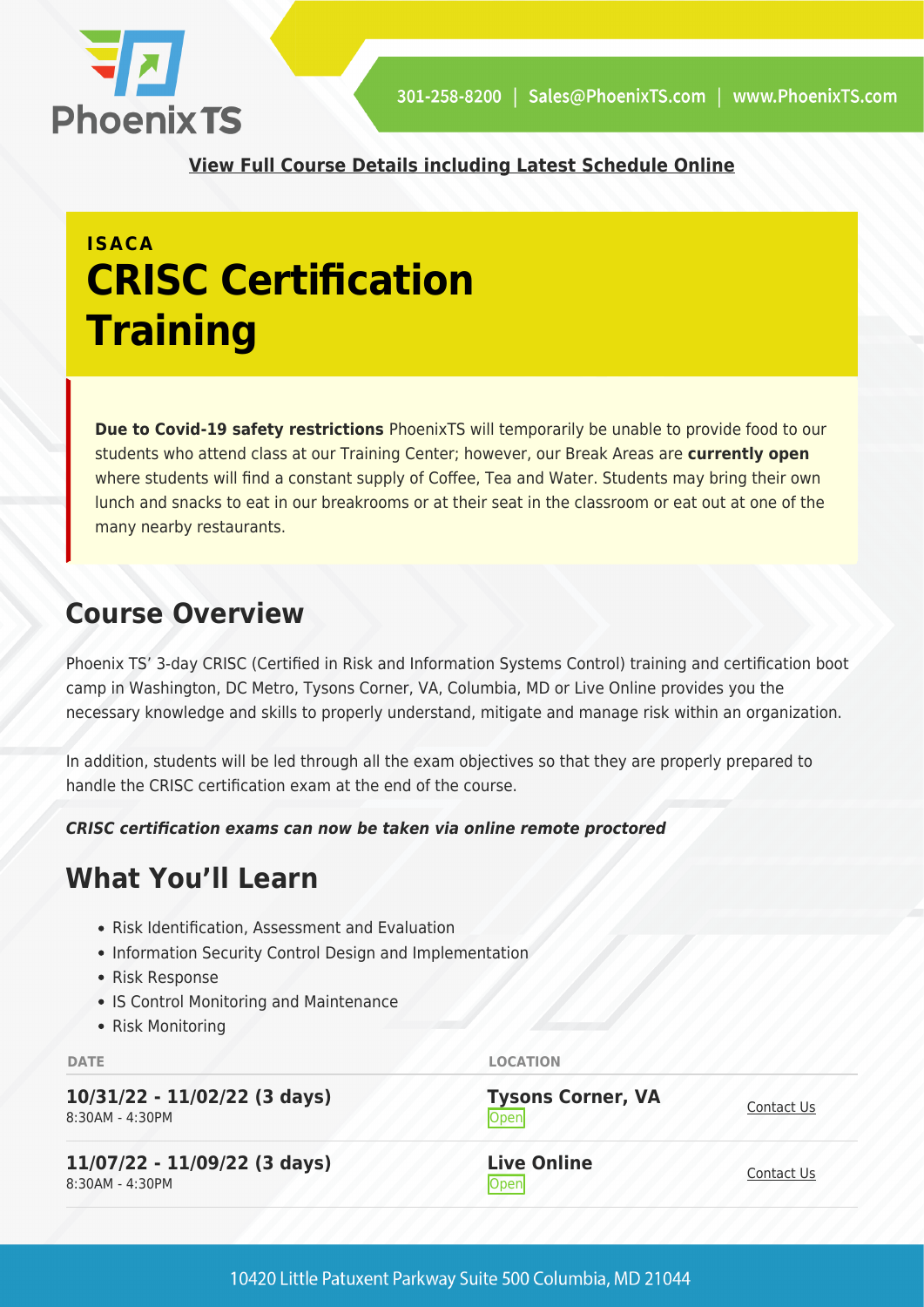

301-258-8200 | Sales@PhoenixTS.com | www.PhoenixTS.com

**11/07/22 - 11/09/22 (3 days)** 8:30AM - 4:30PM

**2/27/23 - 3/01/23 (3 days)** 8:30AM - 4:30PM

**3/06/23 - 3/08/23 (3 days)** 8:30AM - 4:30PM

**3/06/23 - 3/08/23 (3 days)** 8:30AM - 4:30PM

**5/15/23 - 5/17/23 (3 days)** 8:30AM - 4:30PM

**5/22/23 - 5/24/23 (3 days)** 8:30AM - 4:30PM

**5/22/23 - 5/24/23 (3 days)** 8:30AM - 4:30PM

**8/21/23 - 8/23/23 (3 days)** 8:30AM - 4:30PM

**8/28/23 - 8/30/23 (3 days)** 8:30AM - 4:30PM

**8/28/23 - 8/30/23 (3 days)** 8:30AM - 4:30PM

**10/30/23 - 11/01/23 (3 days)** 8:30AM - 4:30PM

**11/06/23 - 11/08/23 (3 days)** 8:30AM - 4:30PM

**11/06/23 - 11/08/23 (3 days)** 8:30AM - 4:30PM

## **Who Should Attend**

- Chief Audit Executives
- Audit Partners/Heads
- CEOs/CFOs

| <b>DATE</b> | <b>LOCATION</b> |
|-------------|-----------------|
|             |                 |

**Columbia, MD [Contact Us](https://phoenixts.com/schedule/more-info/?class=22099)**<br>
Open

**Tysons Corner, VA** <u>Open</u>

**Columbia, MD** [Contact Us](https://phoenixts.com/schedule/more-info/?class=28671)<br>
Open Contact Us

**Live Online** <u>[Contact Us](https://phoenixts.com/schedule/more-info/?class=28675)</u>

**Tysons Corner, VA** <u>Open</u> [Contact Us](https://phoenixts.com/schedule/more-info/?class=28668)

**Columbia, MD [Contact Us](https://phoenixts.com/schedule/more-info/?class=28672)**<br>
Open

**Live Online** <u>Open</u> [Contact Us](https://phoenixts.com/schedule/more-info/?class=28676) Contact Us

**Columbia, MD [Contact Us](https://phoenixts.com/schedule/more-info/?class=28673)**<br>Open

**Live Online**

**Live Online**

10420 Little Patuxent Parkway Suite 500 Columbia, MD 21044

**Columbia, MD**

**Open** [Contact Us](https://phoenixts.com/schedule/more-info/?class=28669)

<u>Open</u> [Contact Us](https://phoenixts.com/schedule/more-info/?class=28677)

**Tysons Corner, VA Open** [Contact Us](https://phoenixts.com/schedule/more-info/?class=28670)

Open [Contact Us](https://phoenixts.com/schedule/more-info/?class=28674)

**[Contact Us](https://phoenixts.com/schedule/more-info/?class=28678)** 

**Tysons Corner, VA**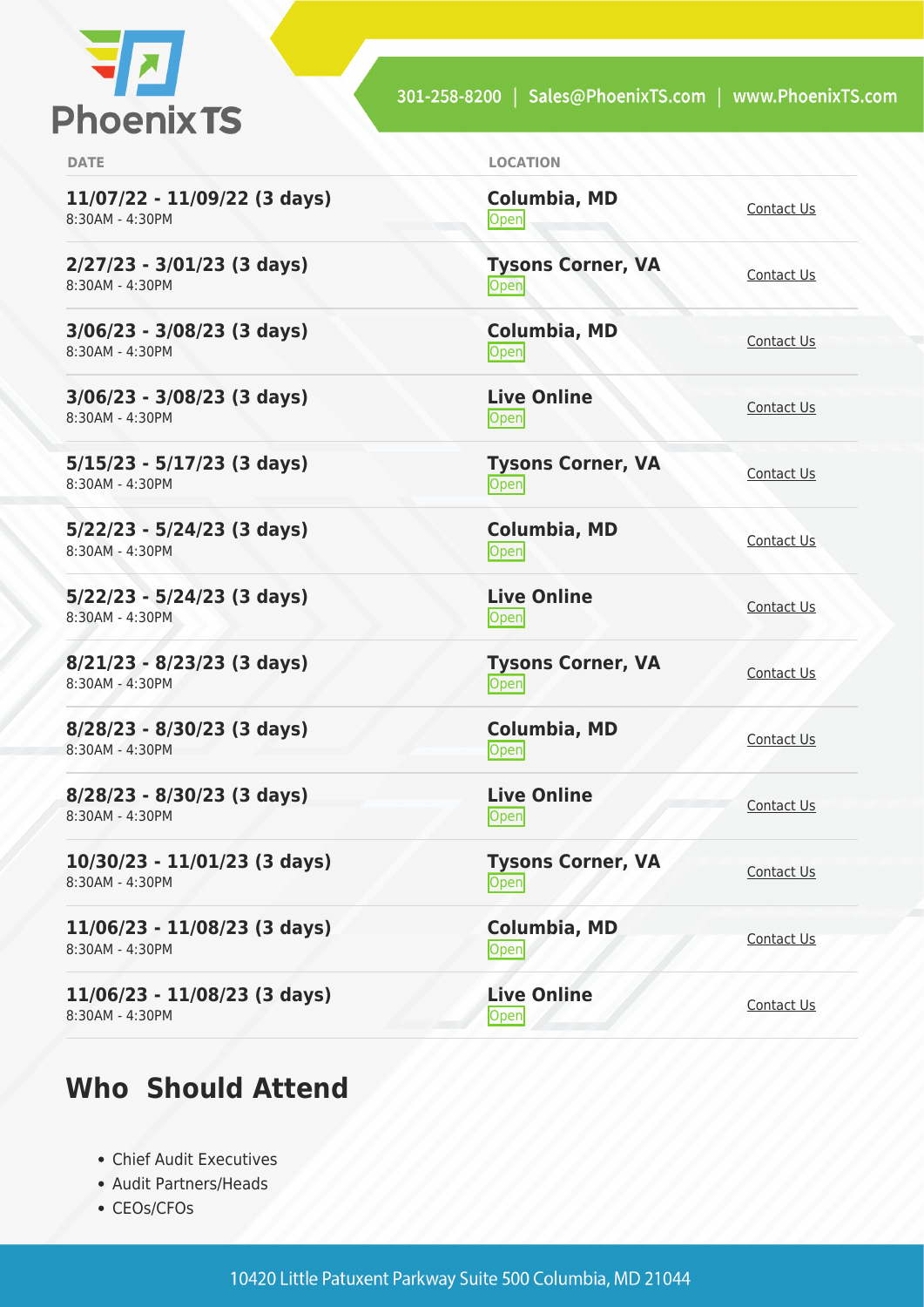

- CIOs/CISOs
- Chief Compliance/Privacy/Risk Officers
- Security Managers/Directors/Consultants

## **Prerequisites**

We recommend at least (3) three years of work experience performing tasks across at least three of the CRISC domains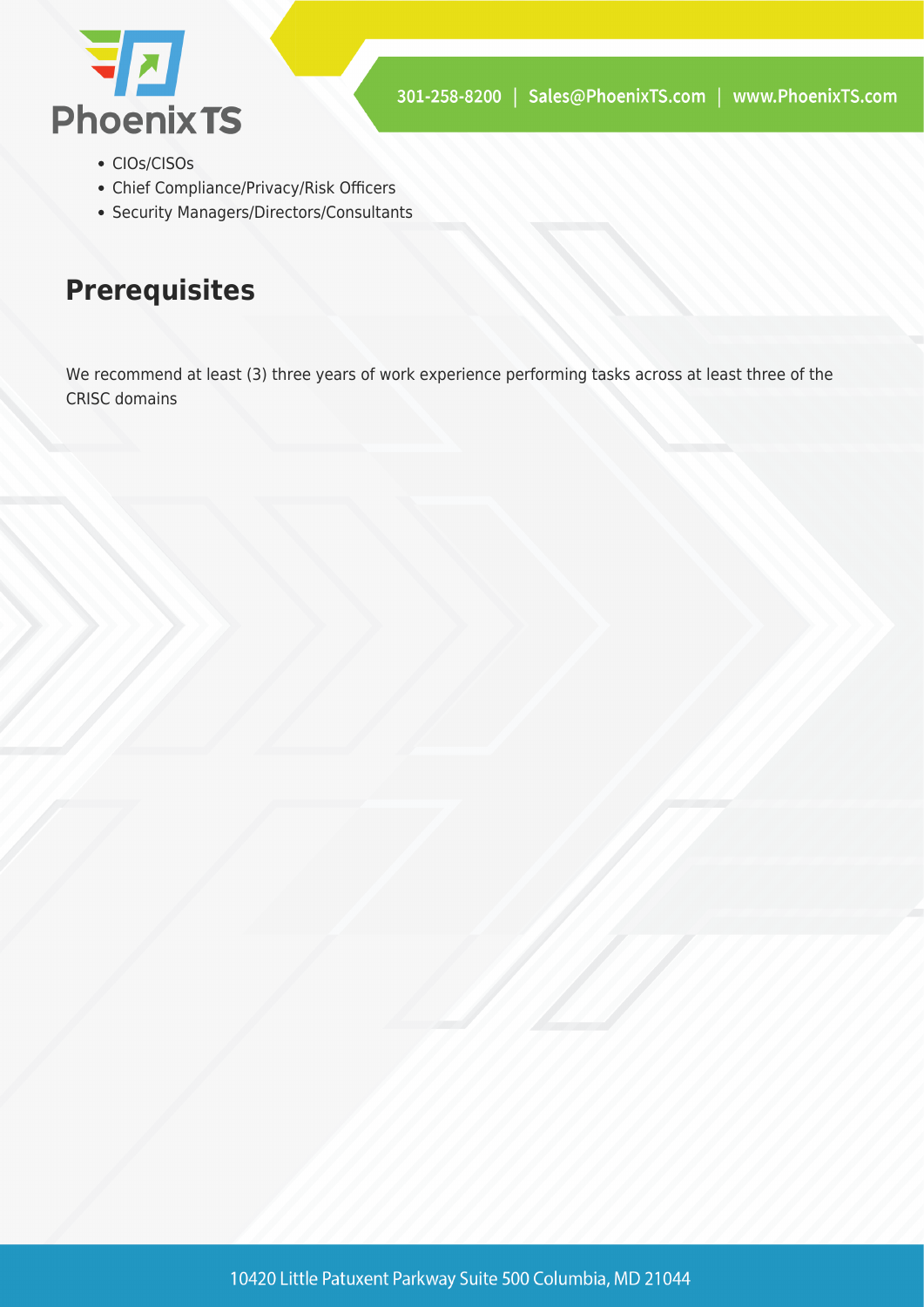

# THE CRISC DIFFERENCE

Whether you are seeking a new career opportunity or striving to grow within your current organization, a CRISC certification proves your expertise in these work-related domains:



## **Exam Information**

#### **CRISC Exam Details:**

#### **The CRISC exam measures skills within the Following Domains:**

- Domain 1 IT Risk Identification (27%)
- Domain 2 IT Risk Assessment (28%)
- Domain 3 Risk Response Mitigation (23%)
- Domain 4 Risk and Control Monitoring and Reporting (22%)

All ISACA certification exams consist of 150 multiple choice questions that cover the respective job practice areas created from the most recent job practice analysis.

You have 4 hours to complete the exam

#### **CRISC Certification Exam Price:**

Member \$575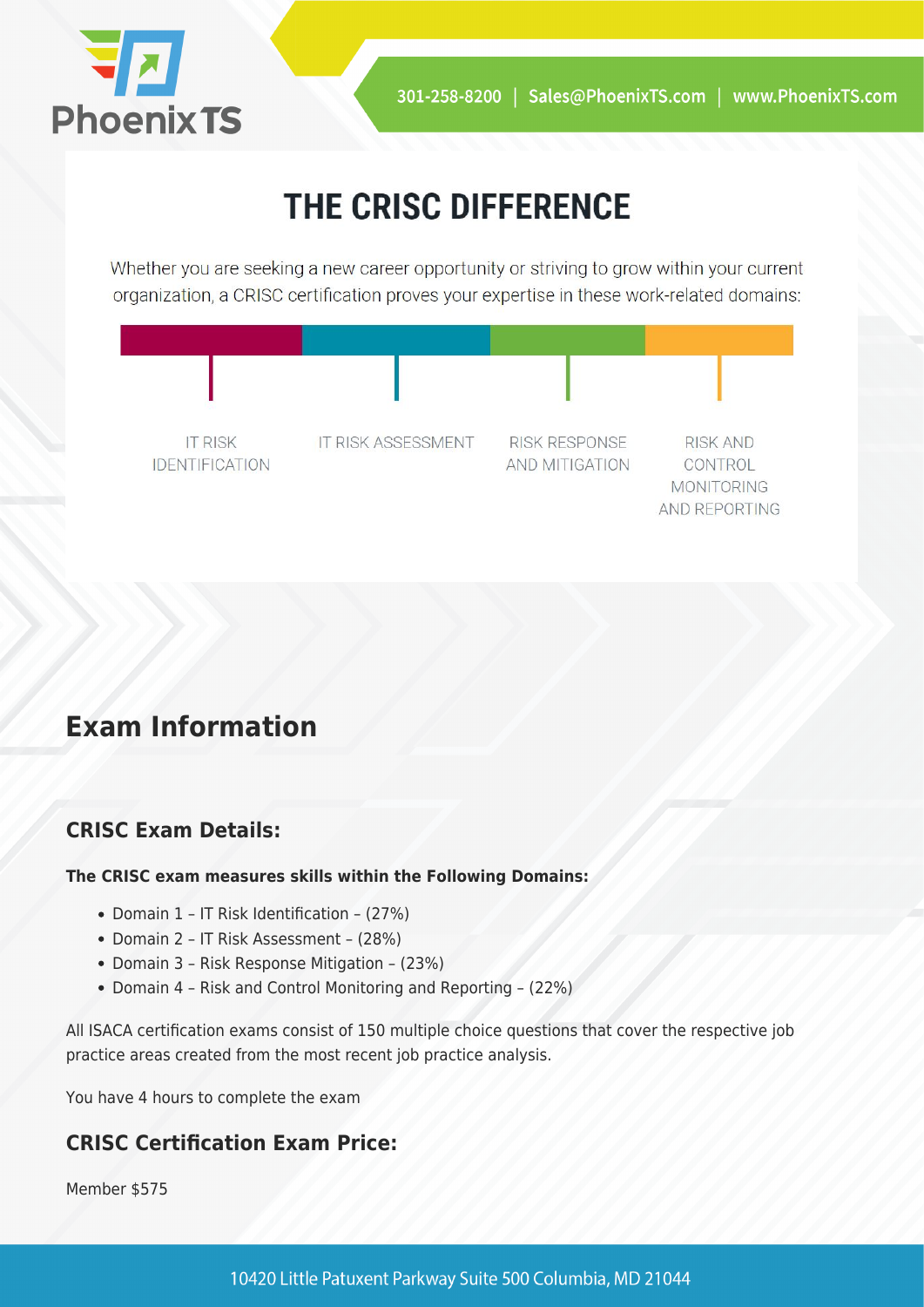

Non Member \$760

#### **Recertification**

The CRISC continuing professional education (CPE) policy requires that you attain at least 20 CPE hours per year and 120 CPE hours every three years.

## **Duration**

**3 Days**

## **Course Outline**

#### **Domain 1—IT Risk Identification**

Identify the universe of IT risk to contribute to the execution of the IT risk management strategy in support of business objectives and in alignment with the enterprise risk management (ERM) strategy.

- 1.1 Collect and review information, including existing documentation, regarding the organization's internal and external business and IT environments to identify potential or realized impacts of IT risk to the organization's business objectives and operations.
- 1.2 Identify potential threats and vulnerabilities to the organization's people, processes and technology to enable IT risk analysis.
- 1.3 Develop a comprehensive set of IT risk scenarios based on available information to determine the potential impact to business objectives and operations.
- 1.4 Identify key stakeholders for IT risk scenarios to help establish accountability.
- 1.5 Establish an IT risk register to help ensure that identified IT risk scenarios are accounted for and incorporated into the enterprise-wide risk profile.
- 1.6 Identify risk appetite and tolerance defined by senior leadership and key stakeholders to ensure alignment with business objectives.
- 1.7 Collaborate in the development of a risk awareness program, and conduct training to ensure that stakeholders understand risk and to promote a risk-aware culture.

#### **Domain 2—IT Risk Assessment**

Analyze and evaluate IT risk to determine the likelihood and impact on business objectives to enable riskbased decision making.

2.1 Analyze risk scenarios based on organizational criteria (e.g., organizational structure, policies, standards, technology, architecture, controls) to determine the likelihood and impact of an identified risk.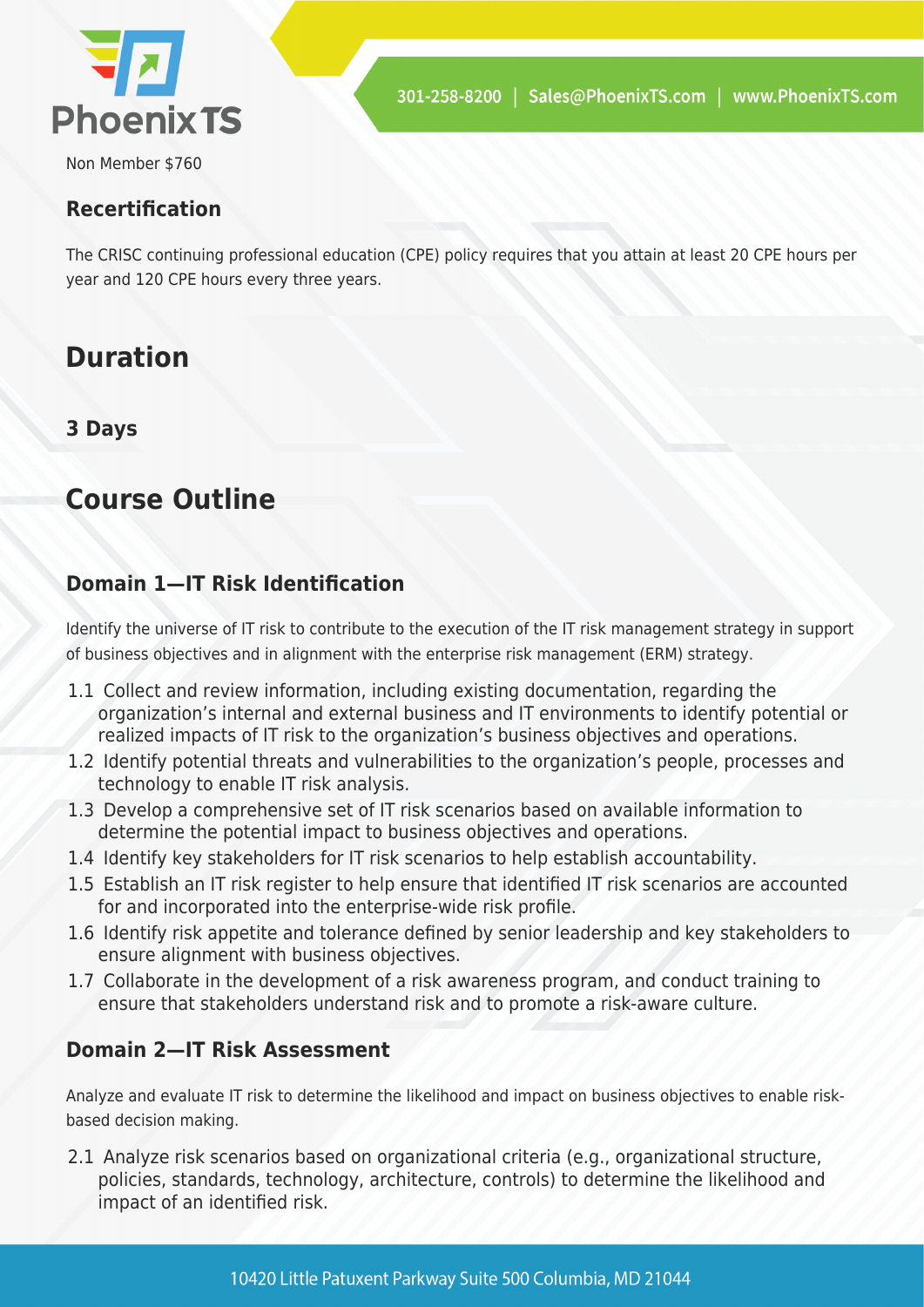



- 2.2 Identify the current state of existing controls and evaluate their effectiveness for IT risk mitigation.
- 2.3 Review the results of risk and control analysis to assess any gaps between current and desired states of the IT risk environment.
- 2.4 Ensure that risk ownership is assigned at the appropriate level to establish clear lines of accountability.
- 2.5 Communicate the results of risk assessments to senior management and appropriate stakeholders to enable risk-based decision making.
- 2.6 Update the risk register with the results of the risk assessment.

### **Domain 3—Risk Response Mitigation**

Determine risk response options and evaluate their efficiency and effectiveness to manage risk in alignment with business objectives.

- 3.1 Consult with risk owners to select and align recommended risk responses with business objectives and enable informed risk decisions.
- 3.2 Consult with, or assist, risk owners on the development of risk action plans to ensure that plans include key elements (e.g., response, cost, target date).
- 3.3 Consult on the design and implementation or adjustment of mitigating controls to ensure that the risk is managed to an acceptable level.
- 3.4 Ensure that control ownership is assigned to establish clear lines of accountability.
- 3.5 Assist control owners in developing control procedures and documentation to enable efficient and effective control execution.
- 3.6 Update the risk register to reflect changes in risk and management's risk response.
- 3.7 Validate that risk responses have been executed according to the risk action plans.

#### **Domain 4—Risk and Control Monitoring and Reporting**

Continuously monitor and report on IT risk and controls to relevant stakeholders to ensure the continued efficiency and effectiveness of the IT risk management strategy and its alignment to business objectives.

- 4.1 Define and establish key risk indicators (KRIs) and thresholds based on available data, to enable monitoring of changes in risk.
- 4.2 Monitor and analyze key risk indicators (KRIs) to identify changes or trends in the IT risk profile.
- 4.3 Report on changes or trends related to the IT risk profile to assist management and relevant stakeholders in decision making.
- 4.4 Facilitate the identification of metrics and key performance indicators (KPIs) to enable the measurement of control performance.
- 4.5 Monitor and analyze key performance indicators (KPIs) to identify changes or trends related to the control environment and determine the efficiency and effectiveness of controls.
- 4.6 Review the results of control assessments to determine the effectiveness of the control environment.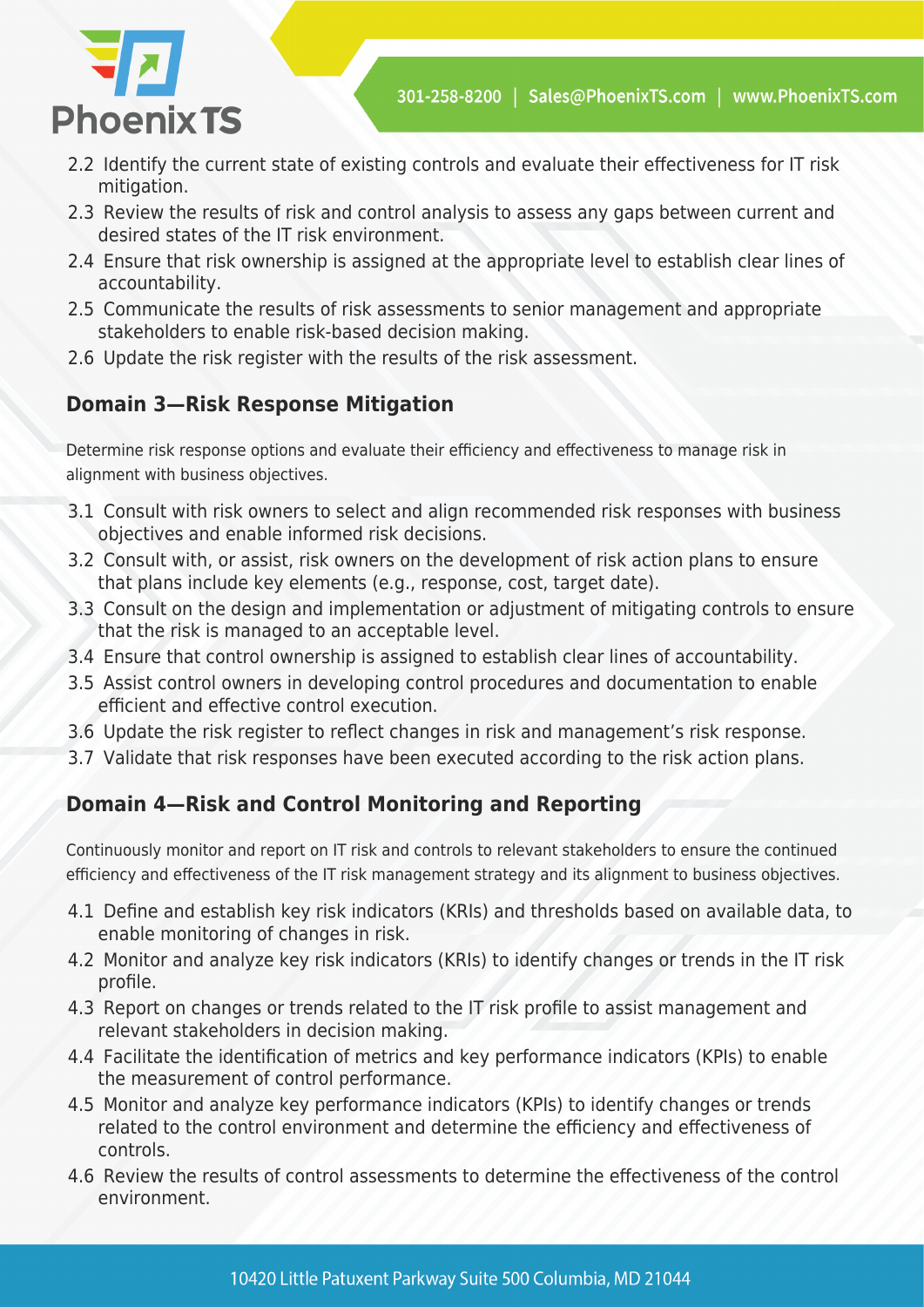

4.7 Report on the performance of, changes to, or trends in the overall risk profile and control environment to relevant stakeholders to enable decision making.

**Due to Covid-19 safety restrictions** PhoenixTS will temporarily be unable to provide food to our students who attend class at our Training Center; however, our Break Areas are **currently open** where students will find a constant supply of Coffee, Tea and Water. Students may bring their own lunch and snacks to eat in our breakrooms or at their seat in the classroom or eat out at one of the many nearby restaurants.

# Starting at **\$2,195**







#### Price Match Guarantee

We'll match any competitor's price quote. Call us at 240-667-7757.

10420 Little Patuxent Parkway Suite 500 Columbia, MD 21044